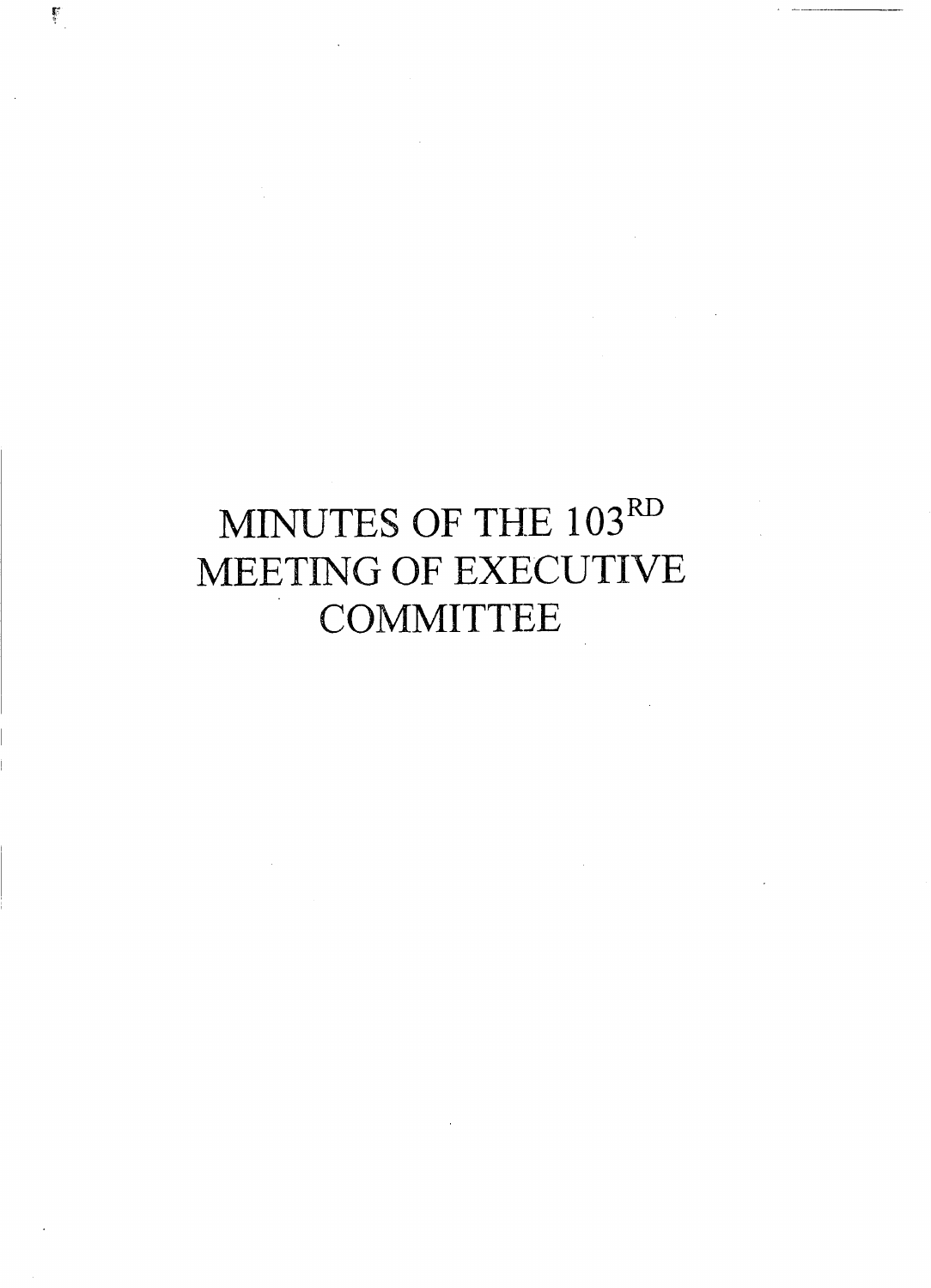# 25 DATE OF AUTHORIZATION FOR ISSUE

The financial statements were authorized for issue on .......................by the Board of Directors of the Foundation

#### 26 GENERAL  $\gamma$ <sup>\*</sup>

 $\ddot{\phantom{a}}$ 



 $\mathcal{L} \in \mathbb{R}^n$  .

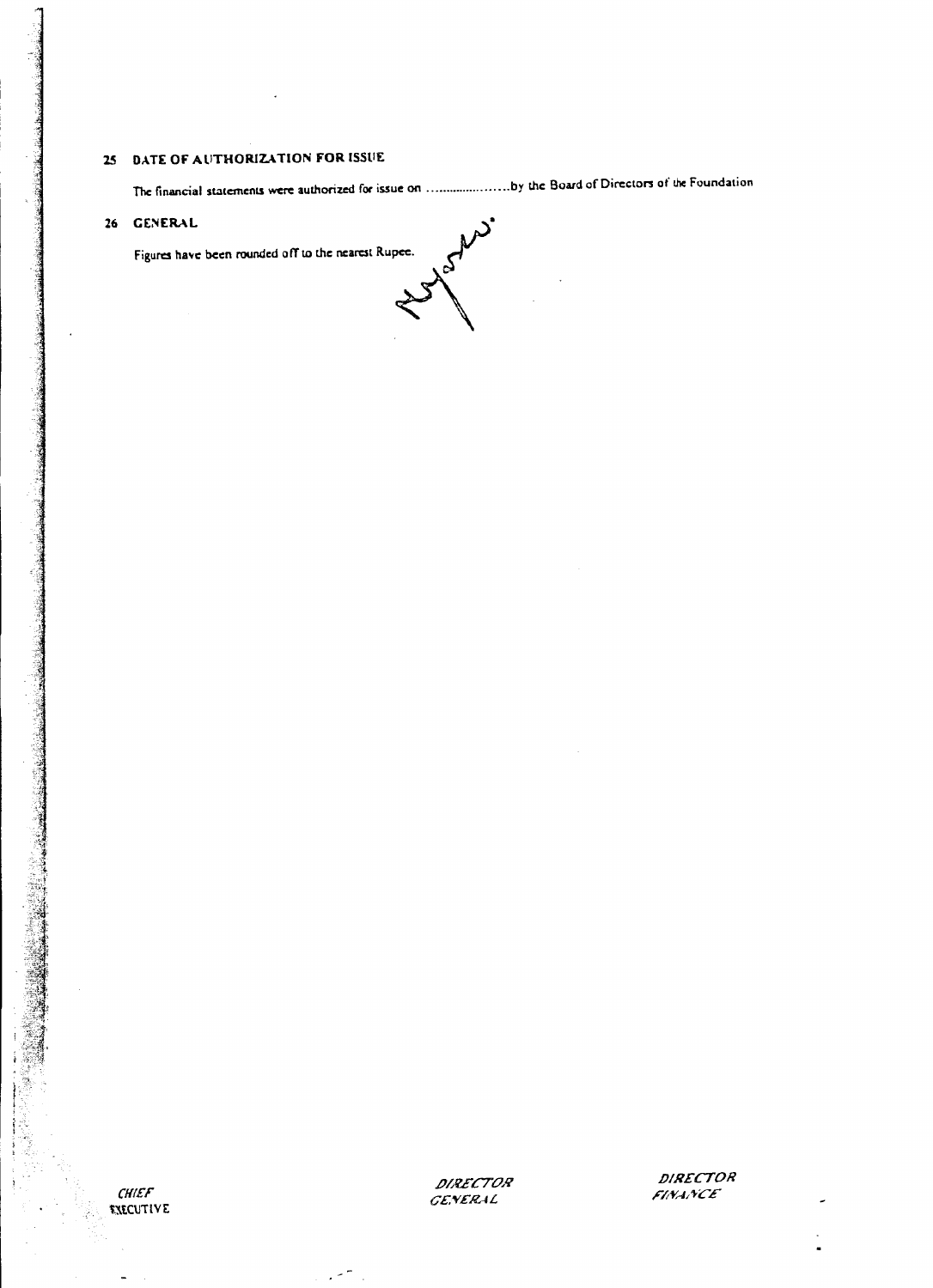# FEDERAL GOVERNMENT EMPLOYEES HOUSING FOUNDATION 10-MAUVE AREA. *G-1014* iSLAMABAD

# Subject- MINUTES OF 103<sup>RD</sup> MEETING OF THE EXECUTIVE COMMITTEE / BOARD OF DIRECTORS OF F.G.E. HOUSING FOUNDATION HELD ON 19.11.2008.

The 103<sup>rd</sup> meeting of the Executive Committee/Board of Directors of Housing Foundation was held on 19.11.2008 at 12.00 hours in the Committee Room of the Federal Government Employees Housing Foundation. G-10/4, Islamabad. The meeting was presided over by Mr. Sami-ul-Haq Khilji. Secretary, M/G Housing & Works, Islamabad.

2. List of participants is annexed.

, ,

3. The proceedings of the meeting commenced with recitation of verses from the Holy Ouran. The Chairman welcomed the participants and expressed his hope that board members and other invitees would endeavour to be punctual in next meetings. Agenda items were presented and detailed discussion was held on each item, and in consequence of ensuing debate, the following decisions were made.

### Agenda item No... CONFIRMATION OF THE MINUTES OF THE 102<sup>ND</sup> MEETING.

The minutes of the 102<sup>nd</sup> meeting of the Board of Directors were placed before the Board of Directors and were read. The Executive Committee unanimously approved the minutes.

-2-

 $k_{\text{cscap.}} + \frac{1}{2}$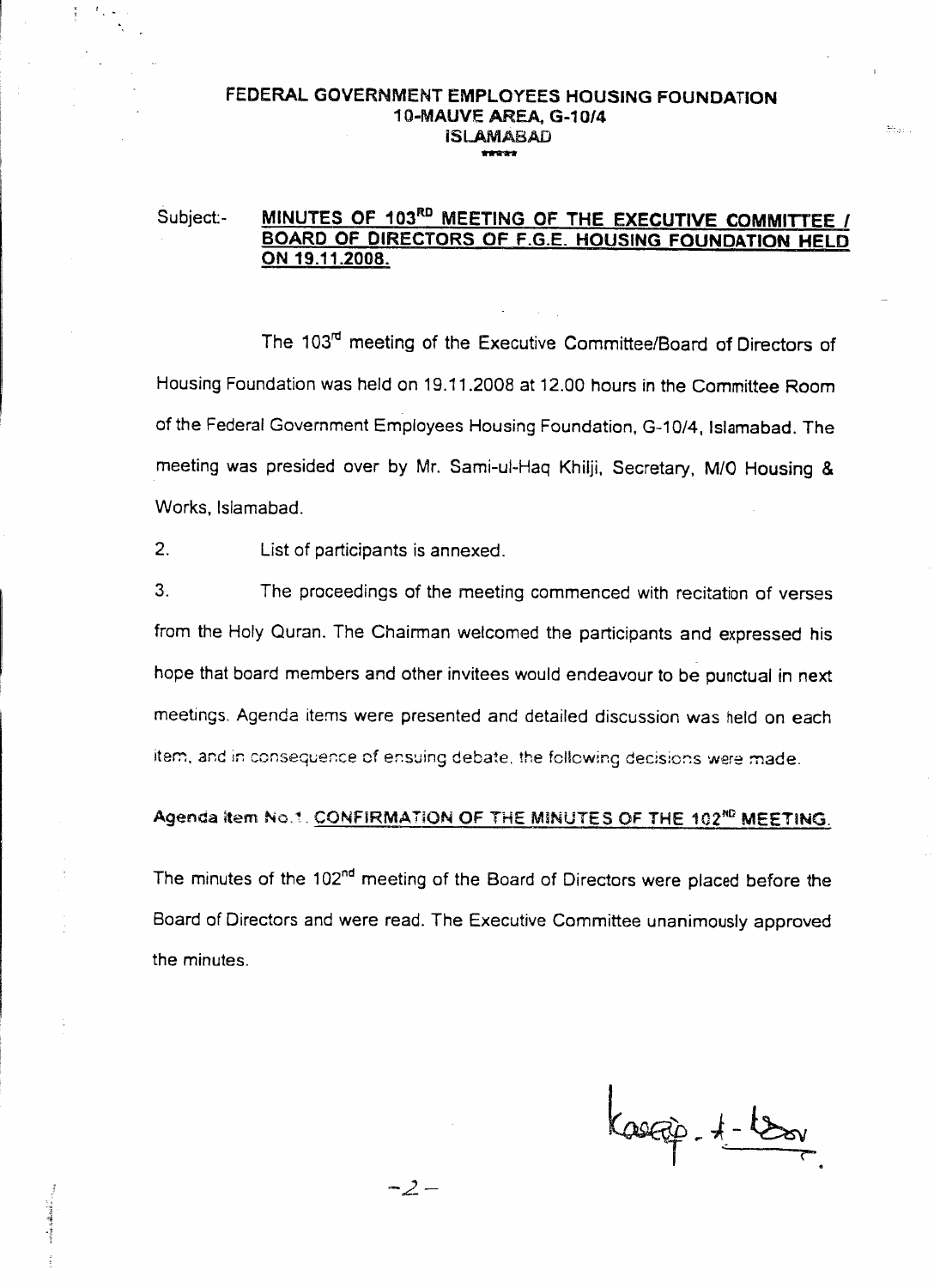# Agenda Item No.2: IMPLEMENTATION STATUS OF DECISIONS TAKEN IN 102ND MEETING.

5. Director General (HF) presented the implementation status of the decisions taken during 102<sup>nd</sup> meeting of the Executive Committee.

6. The Chief Executive expressed his displeasure over the slow performance of Project Director, Karachi Office. The Executive Committee directed for review of administrative and financial powers of the Project Director Karachi Office, till the final outcome, all actions will be taken by Director General, Housing Foundation, through respective directors of the Foundation. It also directed for immediate auction of CNG plot, Scheme 33, Karachi in pursuance of its decision made in 101<sup>st</sup> meeting held on 16.08.2008.

7. The Executive Committee also directed to review the regularization of staff carried recently.

### Agenda Item No.3: HOUSING SCHEME FOR FGE (PHASE-III) AT ISLAMABAD DEVELOPMENT OF SECTOR G-13 AND G-14/4.

### (SUSPENSION OF HANDING OVER POSSESSION OF PLOTS TO AlLOTTEES).

 $\mathbf{g}_1$ The Director General Housing Foundation informed the committee that the allottees who have completed construction of their houses mtend to shift to their houses but in the absence of services connection i.e. water supply, electricity, gas and sewerage disposal, neither it is feasible nor possible. He further informed that the functioning of the sewerage network without adequate sewerage disposal might cause collapse of sewerage network as being apprehended. With a view to obviate the

 $-3-$ 

Lacaj. 4 - 130.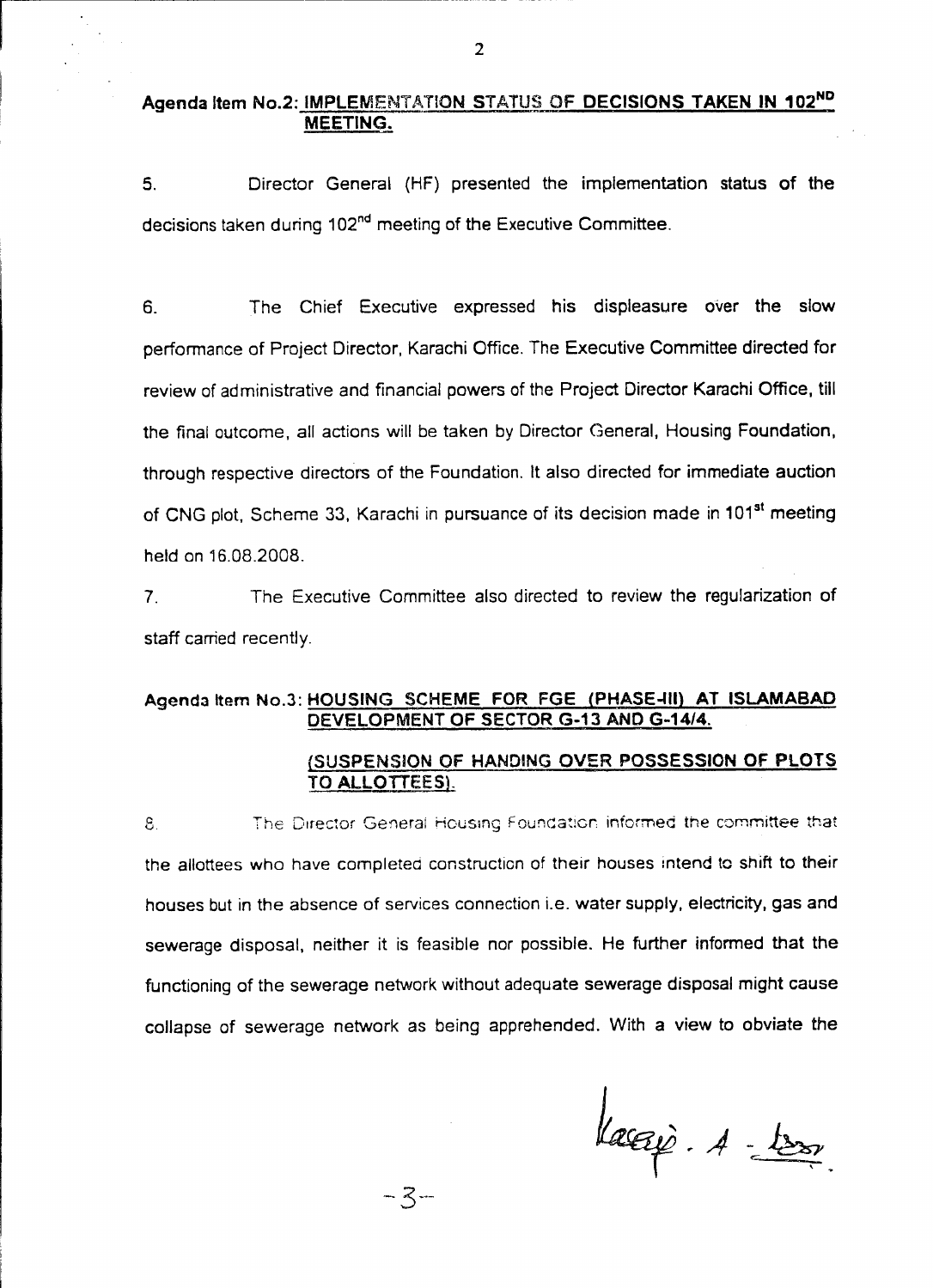occurring of this possibility, the Director General proposed that the process of handing over the possession of the piots be suspended for the time being.

9. The Committee, though unanimously agreed with the seriousness of issue, but decided that handing over of the possession would continue as withholding of right of handing over of possession to remaining allottees would be discriminatory and may result into un-called for litigation. Additional Secretary(lnterior) also proposed that a disclaimer may be included in the possession letter regarding provision of utility services. The proposal was approved unanimously.

## Agenda Item No.4: HOUSING SCHEME FOR FGE (PHASE-III) AT ISLAMABAD -DEVELOPMENT OF SECTOR G.13 AND G.1414 ( SH. HEAD UTILITY SERVICES).

#### WATER SUPPLY

10. The Director (Technical) informed the Board that he held a meeting with the Director Sector Development with an objective to involve CDA in expediting provision of water supply system in Sector G-13 and Sector G-14/4. The Chief Executive was very criticai of the :oathsome performance of the stakehoiders to matenalize the prOVIsion C1wa1e: supply He emphasizec the need *ot* expeditious execution of work on the site

11. The Chief Executive desired that because of failure to supply water to the residents/allottees, the credibility of this organization is being eroded and directed that a case be sent to Cabinet Division for impressing upon the COA to expedite the work.

*-'1-*

loozie. A-Lon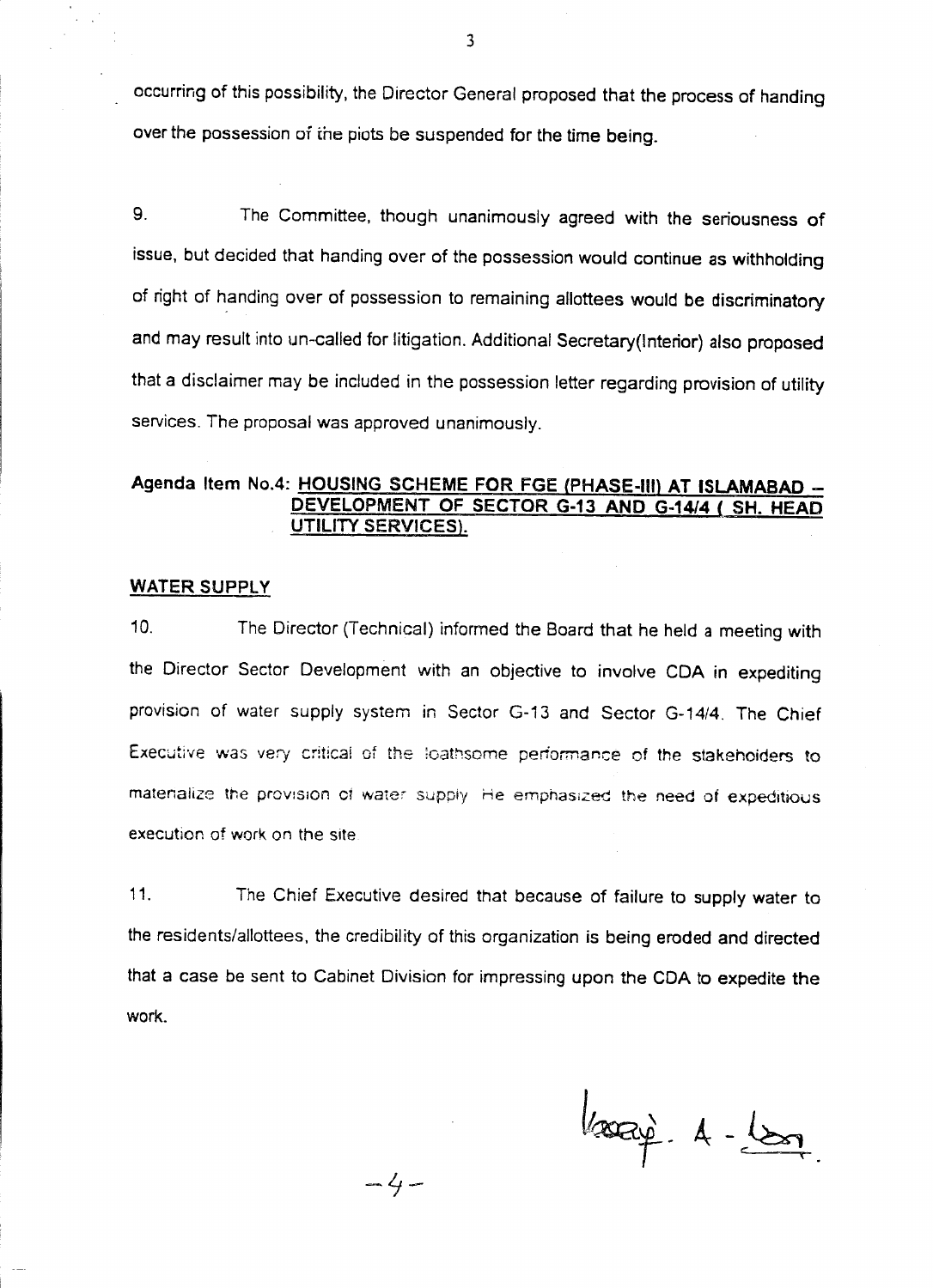12. The MD Railcop briefed the Board about the underpass & overhead bridge and assured that both the works shall be completed on or before March 15, 2009. He further informed that Railcop shall also lay down two additional ducts/channels on both sides of overhead bridge for crossing of necessary utility network to energize electricity, telephone etc. the Board expressed satisfaction on the performance of Railcop.

#### SEWERAGE SYSTEM:

13. The Chairman apprised the Board about deliberations held with the Chairman, COA on the issues relating to, inter-alia, sewerage system and informed that Chairman COA had undertaken that biddings for sewerage treatment plant shall be finalized by 10<sup>th</sup> of December 2009 and that work shall be completed by successful bidder at the earliest. Considering the commitment of Chairman COA. the Chair expressed his hope of its fulfillment within the stipulated timeframe. Nevertheless. he desired that in the event of failure of COA to abide by commitment, the Housing Foundation should move a case to Cabinet Division.

#### ELECTRIFICATION:

14 The Chief Executive while recalling his meeting with IESCO officials in May, 2008, expressed his displeasure on failure of IESCO to award work for construction of Grid Station within 45 days as promised in May, but despite lapse of about six months, not even the bidding process for the work has been held. Director IESCO came up with his explanation for the delay, which the Chair termed as

*-S'-*

lassig. A-Loss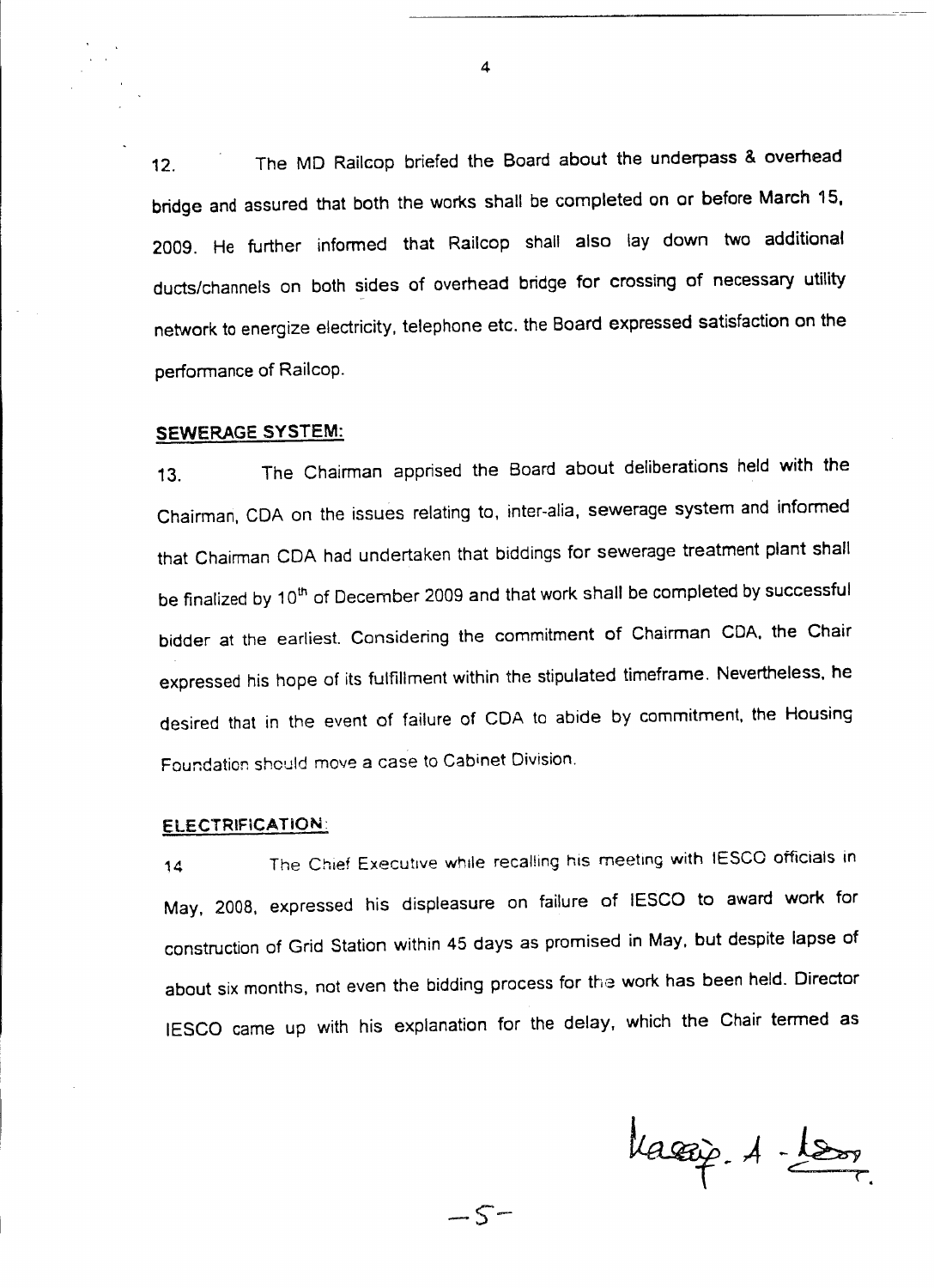unsatisfactory and directed that the work be started on or before  $15<sup>th</sup>$  December 2008. failing which the matter be reported to Secretary( Water & Power ). He further observed that legal pros & cons of the issue be examined and if deemed necessary. appropriate legal measures be initiated against IESCO. The Chief Executive further directed that the IESCO request for enhancement of area to 32 kanal is required to be examined by Housing Foundation in consultation with the CDA within a fortnight and while deciding the issue utmost care be taken to ensure that area is enhanced only to meet the compelling needs.

#### (SNGPL).

15. The Board Members expressed their serious concem over inordinate delay on non-commencement of installation of Sui-Gas network in G-13 & G-14/4 inspite of fact that full payment had been made to SNGPL since March 2006.

16. The representative of SNGPL, came up with an explanation that because of Housing Foundation failure to obtain an NOC from CDA, work has not commenced. He also contended that Housing Foundation has not yet provided the alignment of Sui Gas network which is yet another source of delay in commencement. of work. Director Technical rebutted the plea of non-alignment, on the ground, that no authority of SNGPL. ever approached Housing Foundation for alignment.

17. The Chief Executive expressed displeasure over the lack of communication between SNGPL and Technical Wing of Housing Foundation and directed that the issue of alignment should be resolved within a week's time. He

*-b-*

 $k$ aazie.  $4 - \frac{k}{2}$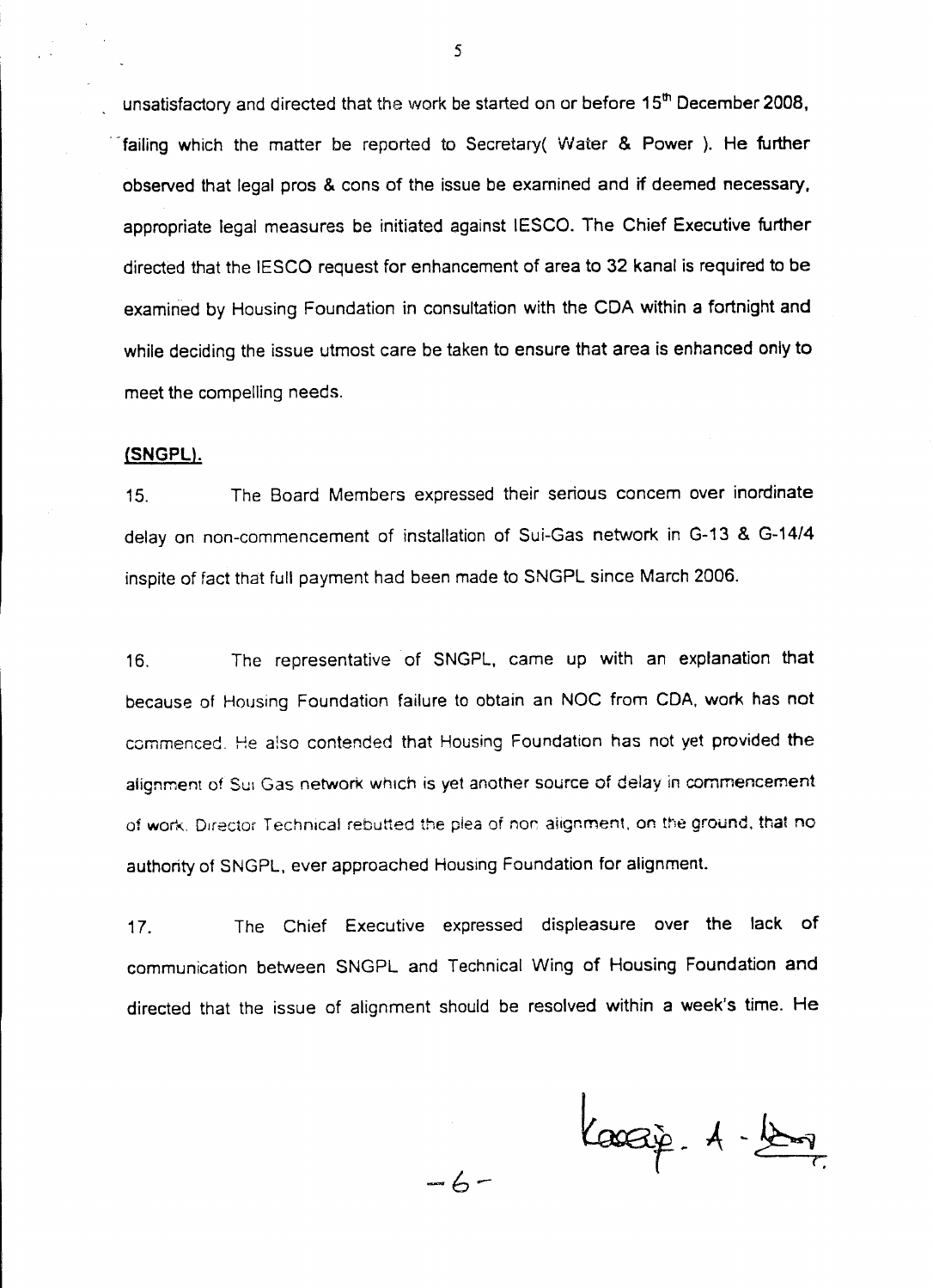further observed that Housing Foundation, or for that matter, SNGPL does not need any NOC from CDA and that work be immediately commenced and SNGPL should furnish completion schedule before next meeting of the Board.

#### Agenda Item No.5: HOUSING SCHEME FOR FGE (PHASE-III) AT ISLAMABAD -DEVELOPMENT OF SECTOR G-13 AND G-14/4. HANDING OVER *I* TAKING OVER OF SECTOR

18. The Director General, Housing Foundation apprised the meeting that as per decision made in the meeting of Chief Executive Secretariat on 05.08.2002 that upon completion of infrastructure development work of Sector G-13, the maintenance of sector would be carried out by COA. After detailed deliberation it was decided that since COA is maintaining the normal Sectors in Islamabad so, Sector G-13 will also be maintained on the same analogy i.e. revenue generated through taxes from allottees would be utilized to meet the expenditure involved in maintenance. The chair desired to initiate a summary for approval of the Prime Minister.

### Agenda Item NO.6: MEDICAL FACILITIES FOR EMPLOYEES OF F.G.E. HOUSING FOUNDATION - NEGOTIATION WITH REPUTED HOSPTIAlS AT ISLAMABAD / RAWALPINDI/LAHORE & KARACHI FOR PLACING"ON PANEL.

19. The Executive Committee. after detailed discussion approved the placing of Shlfa Internationa! Hospital. Islamabad, Bila! Hcspital Rawalplnc. Ittetaq Hospital Lahore and Agha Khan Hospital Karachi after getting special discount on the panel of Housing Foundation. It approved the regulation for medical attendance.

Kagaig 4 - leur

6

 $\sim$   $\sim$ 

 $-$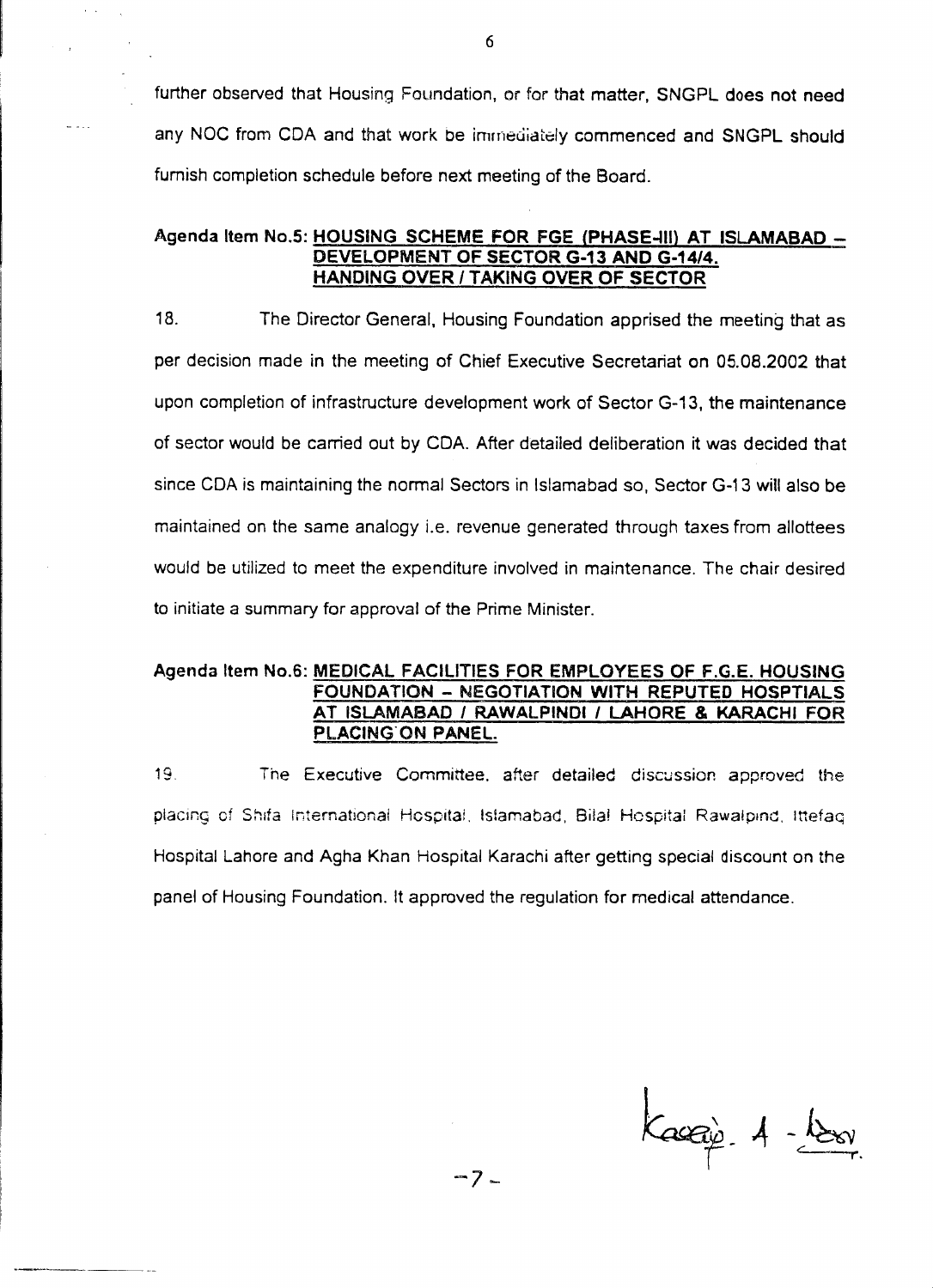## Agenda Item No.7: THIRD AUCTION OF COMMERCIAL AREA (BAZAR SECTOR G-13. *G-1414,* APARTMENTS IN G-11/3, ISLAMABAD.

20. The Board of Directors approved auction of following Commercial plots and apartments as per recommendation of the auction committee:

- i) 1 Commercial plot G-13 markaz @ Rs.126000/- per sq. yds.
- ii) 5 Commercial plots of G-13 bazar @ *RS.64,OOOf-* per sq. yds & above.
- iii) 17 Apartments as per following base prices.

| <b>First Floor</b> | Third Floor          | <b>Fourth Floor</b> |
|--------------------|----------------------|---------------------|
| $-4600000$ /-      | $^{\circ}$ 3500000/- | $3400000/-$         |

21. The Board of Directors also approved ex-gratia equal to one basic salary for members of the auction committee and half basic salary for the employees of the Foundation who were assigned duties during the process.

# Agenda Item No.8: ISSUES RELATING TO AUCTIONS.

#### 1) REFUND OF 5% GUARANTEE MONEY.

 $22.$ The Board of Directors approved the refund of 5% guarantee money subject to ascertaining that no such condition exists in CDA. It was further observed that such refund of 5% guarantee would be examined on the touchstone of law & rules on the subject and approval shall be effective if it is not in-conflict with rules on the subject.

Kassaip. A-1200

-8-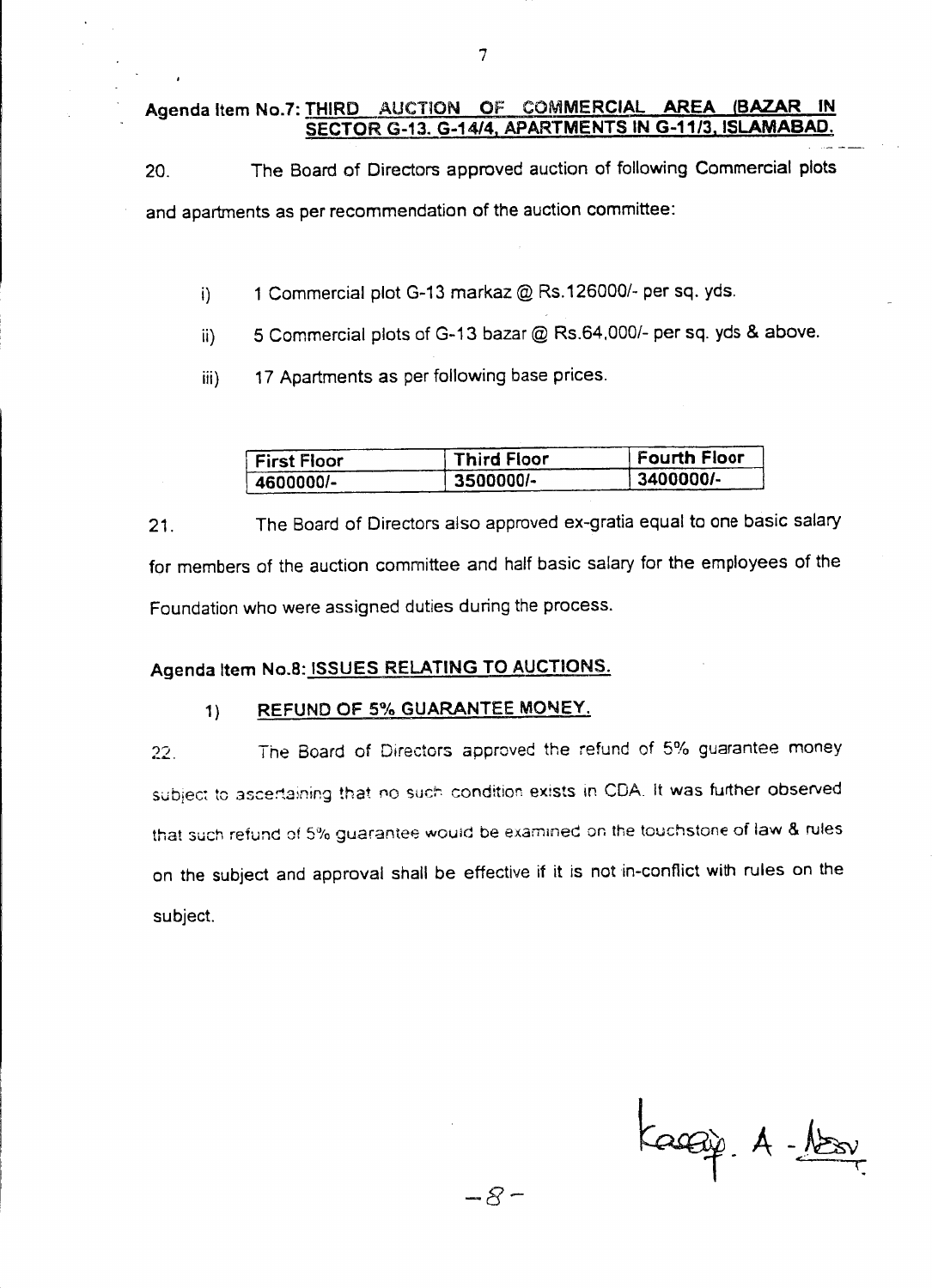#### 2) REJECTED BIDS FOR 14 APARTMENTS PERTAINING TO AUCTION **HELD ON 23 & 24 JULY, 2008.**

23. The item was discussed in detail and it was decided that all the 14 bidders whose bids were not accepted may be given an option to match the following floor-wise price, quoted in the auction held on 22.10.2008:-

| Floor 1     | Floor <sub>2</sub> | Floor 3     | Floor 4           |
|-------------|--------------------|-------------|-------------------|
| 4.6 Million | 4.4. Million       | 4.3 Million | --<br>3.6 Million |

#### 3) DEFAULT ON DEPOSIT OF 100% BID AMOUNT.

24. The Board of Directors after a detailed discussion agreed to give a chance to the defaulters to clear their dues on or before 31.12.2008 subject to production of post dated cheques for the balance amount.

#### Agenda Item No.9: CASE OF MRS. FARIDA NADEEM WIDOW OF MAJ (R) NADEEM MANZOOR (LATE).

25. The case was discussed in pursuance of Prime Ministers directive NO.124/GS/Estab/2008 dated 23.07.2008 for allotment of a plot to Mrs. Farida Nadeem on compassionate grounds as a special case. The committee approved allotment of plot to Mrs. Farida Nadeem after transfer of one plot from disabled quota to hardship quota

### Agenda Item NO.10: CASE OF MR. SAAD ASHRAF, SENIOR JOINT SECRETARY(RETD).

26. The Board of Directors thoroughly examined the case of Mr. Saad Ashraf and did not agree.

 $A - \underline{\mathsf{Ker}}$ 

--9 -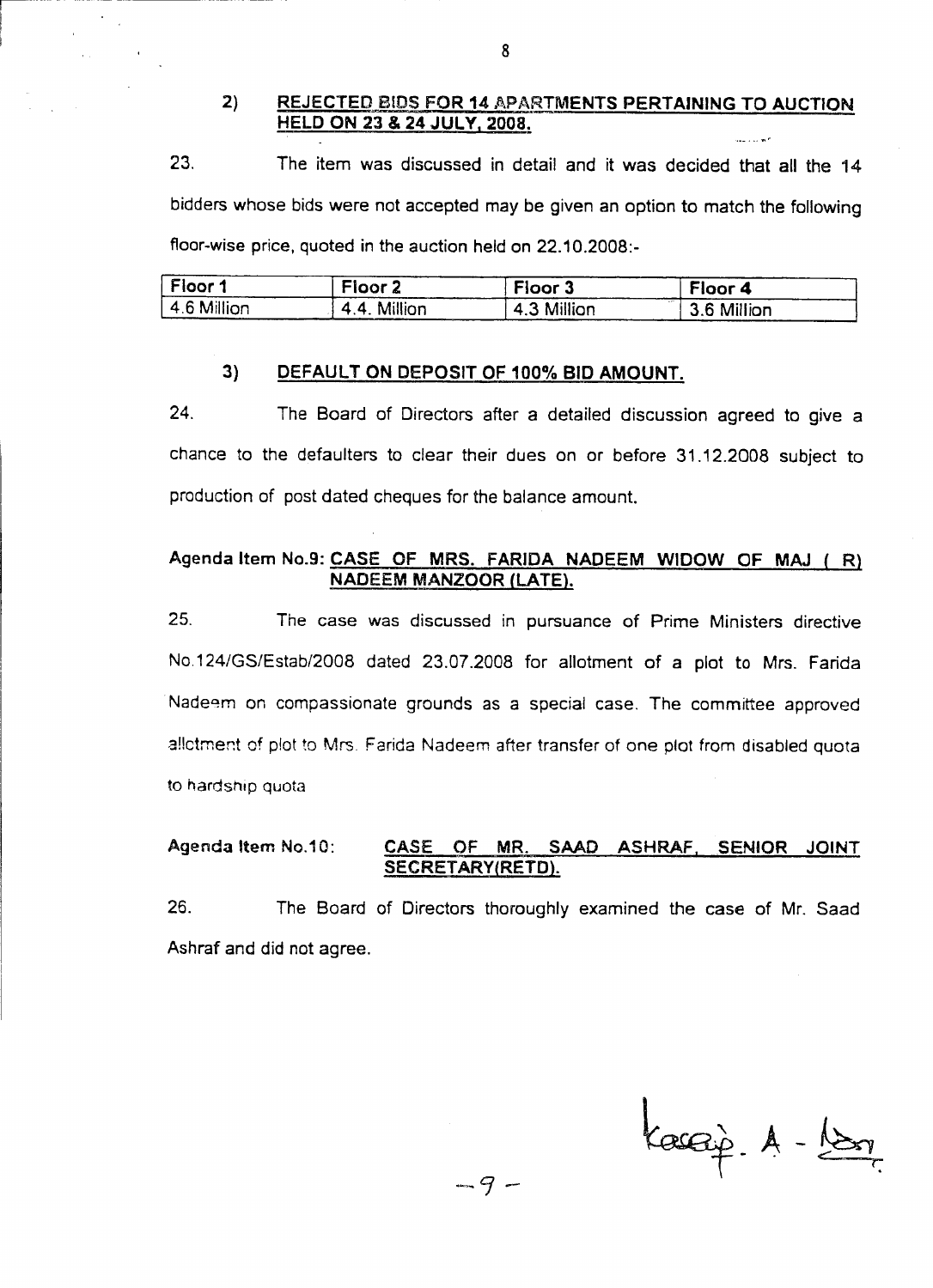#### Agenda Item NO.11: CASE OF SYED ABID ALI FOR ALLOTMENT OF PLOT UNDER DISABLED QUOTA.

27. The Board examined the case of Syed Abid Ali and directed to keep the matter pending till receipt of the report of Appellate Medical Board.

#### Agenda Item No.12: EXCHANGE OF PLOTS FROM SECTOR G-14 TO D-12:

28. The Executive Committee examined the relevant record pertaining to allotment of plots to shaheeds and directed that as the matter solicits further clarification, therefore a Summary be moved to the Prime Minister Secretariat for decision.

# Agenda Item No.13: REPORT OF SUB-COMMITTEE ON HARDSHIP CASES:

29. The Board of Directors approved the report of Sub-Committee on hardship cases. The Executive Committee decided that for those cases who could not apply in Phase-IV or Phase-V of Housing Foundation due to reasons beyond their control the eligibility criteria for hardship cases may be modified to accommodate any applicant fulfilling the criteria. The Foundation accordingly should put up a revised eligibility criteria to Chief Executive.

## Agenda Item No.14: ENHANCEMENT OF PAY AND ALLOWANCES FOR<br>FMPLOYEES OF FEDERAL GOVERNMENT EMPLOYEES OF FEDERAL EMPLOYEES HOUSING FOUNDATION.

30. The Board of Directors enquired about the financial implications of the proposal. Director(Finance) explained that the over all effect would be 35% of the existing pay & allowances and less than 20% of the non-developmental budget.

tacaj. 1-1007

 $-10-$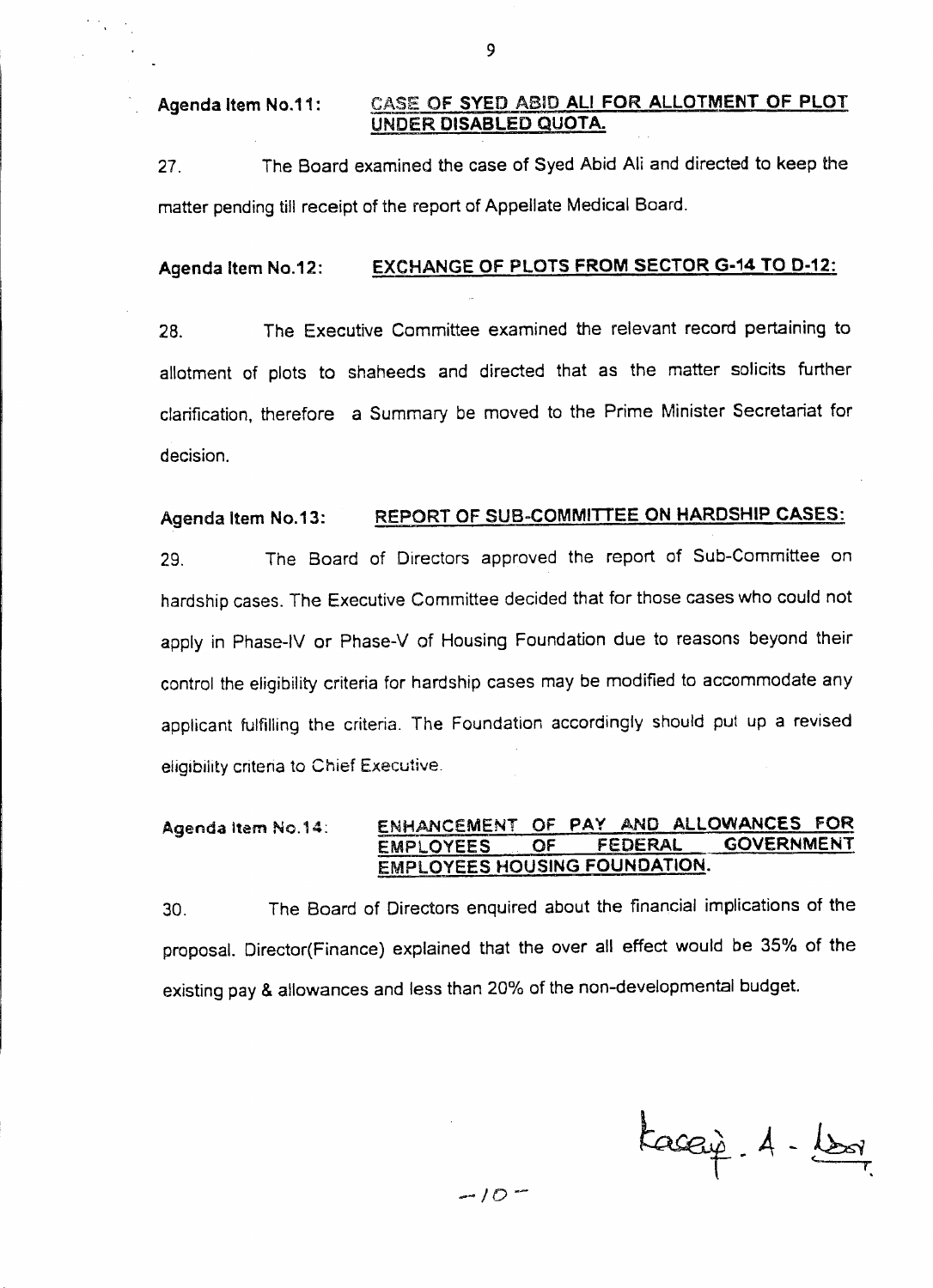31. The Board, after detailed discussion keeping in view the fact that Housing Foundation is a company and sister organizations with similar status in the Ministry of Housing& Works have been allowed enhanced pay scales. approved the proposal w.e.f 01.12.2008.

#### Additional Agenda Item NO.1:

# ALLOTMENTS OF PLTOS OUT OF PROFESSIONAL QUOTA.

32. The Board of Directors approved 1% quota of plots for the employees including deputationists of Housing Foundation and officers of sister organization including the Ministry of Housing & Works who are members of the Executive Committee as on 19.11.2008 in all the schemes subject to the condition that they have not already been allotted a plot/house/apartment in Islamabad by Federal Government Employees Housing Foundation or COA. It was further decided that the beneficiaries would forego the right for allotment of a house/apartment/plot from CDA/FGEHF in future. The Board also reduced the length of minimum stay of deputationists as inserted in 93 $^{\circ}$  meeting from one and a half year to six months subject to availability of plots against quota. The ailotment would be made only upon completion of duration. of minimum stay.

*--/I -*

- JG ..- r.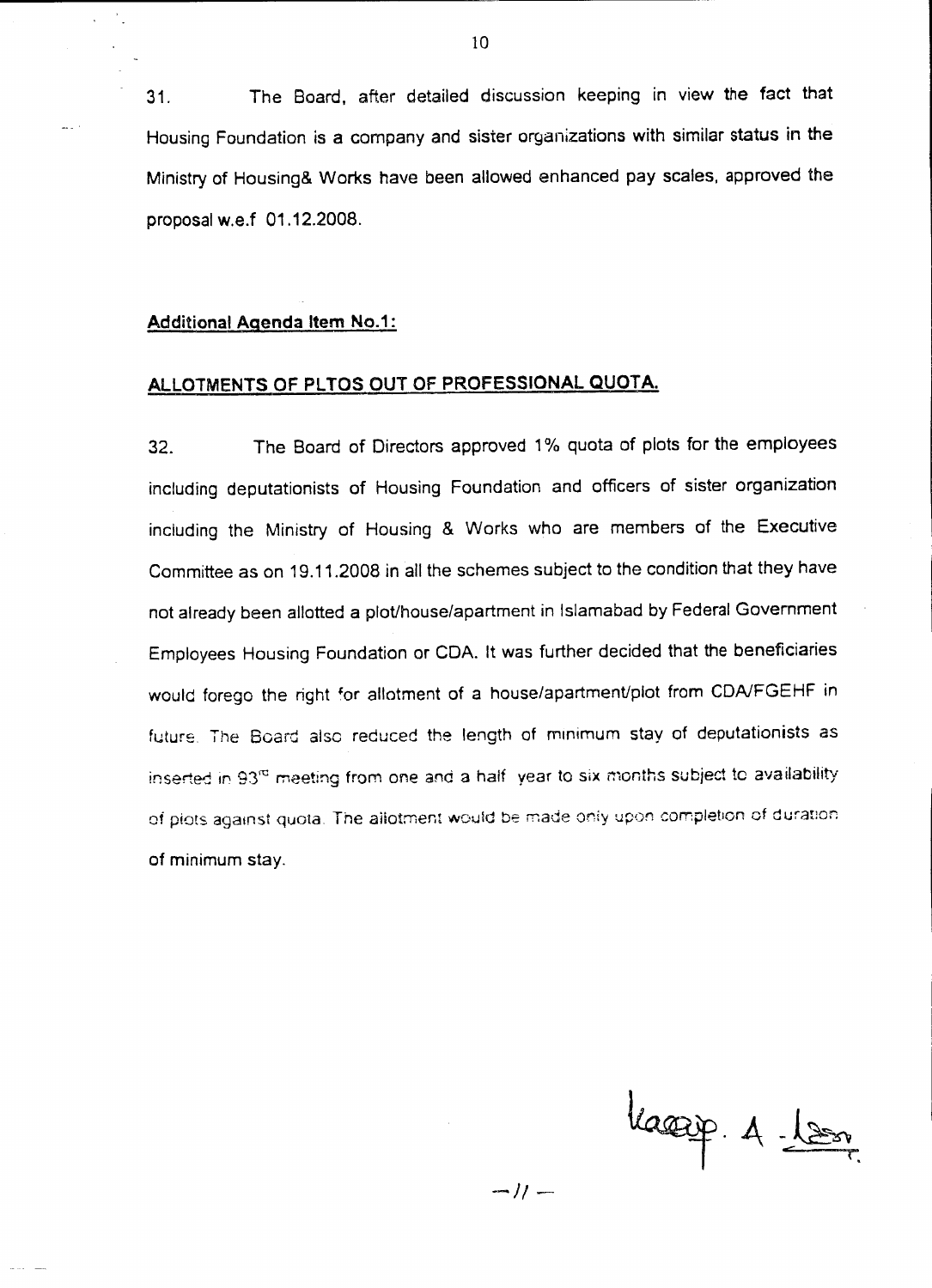#### Additional Agenda Item No.2:

#### ACCEPTANCE OF GENERAL POWER OF ATTORNEY FOR TRANSFER OF PLOTS, ISSUANCE OF NOC AND HANDING OVER POSSESSION OF PLOTS.

33. The Director General Housing Foundation apprised the Committee that in pursuance to an earlier decision of the Executive Committee meeting, the Housing Foundation has nat been accepting the General Power of Attorney for the purposes of transfer of plat and issuance of NOC for sale in any phase. Some allottees made representations that practically it is not possible for them to appear in person for some genuine reasons, especially in cases of allottees living abroad, serious illness etc. The committee examined the issue from different perspectives and found that this conditionality is also repugnant to the laws of the land.

34. Consequently, the Executive Committee reviewed its earlier decision of non-acceptance of General Power of Attorney with the direction to verify its registration from the registrar who issued it within the country and if it is executed from abroad, the same should be authenticated from the Foreign Office Islamabad, through embassy/counsellate concerned. It is further directed that the attorney holder shall appear in person for online verification of NADRA as available in Housing Foundation.

#### Additional Aqenda Item NO.3: HOUSING SCHEME ON OWNERSHIP BASIS IN ISLAMABAD (PAHSE-VI}

35. The Board of Directors approved launching of Phase-VI of the Housing Scheme on ownership basis. The basis of the scheme is Sector F-12, which has been allotted to the Foundation. The advertisement however will clarify that the scheme will

Karap A-Lou

 $-12 -$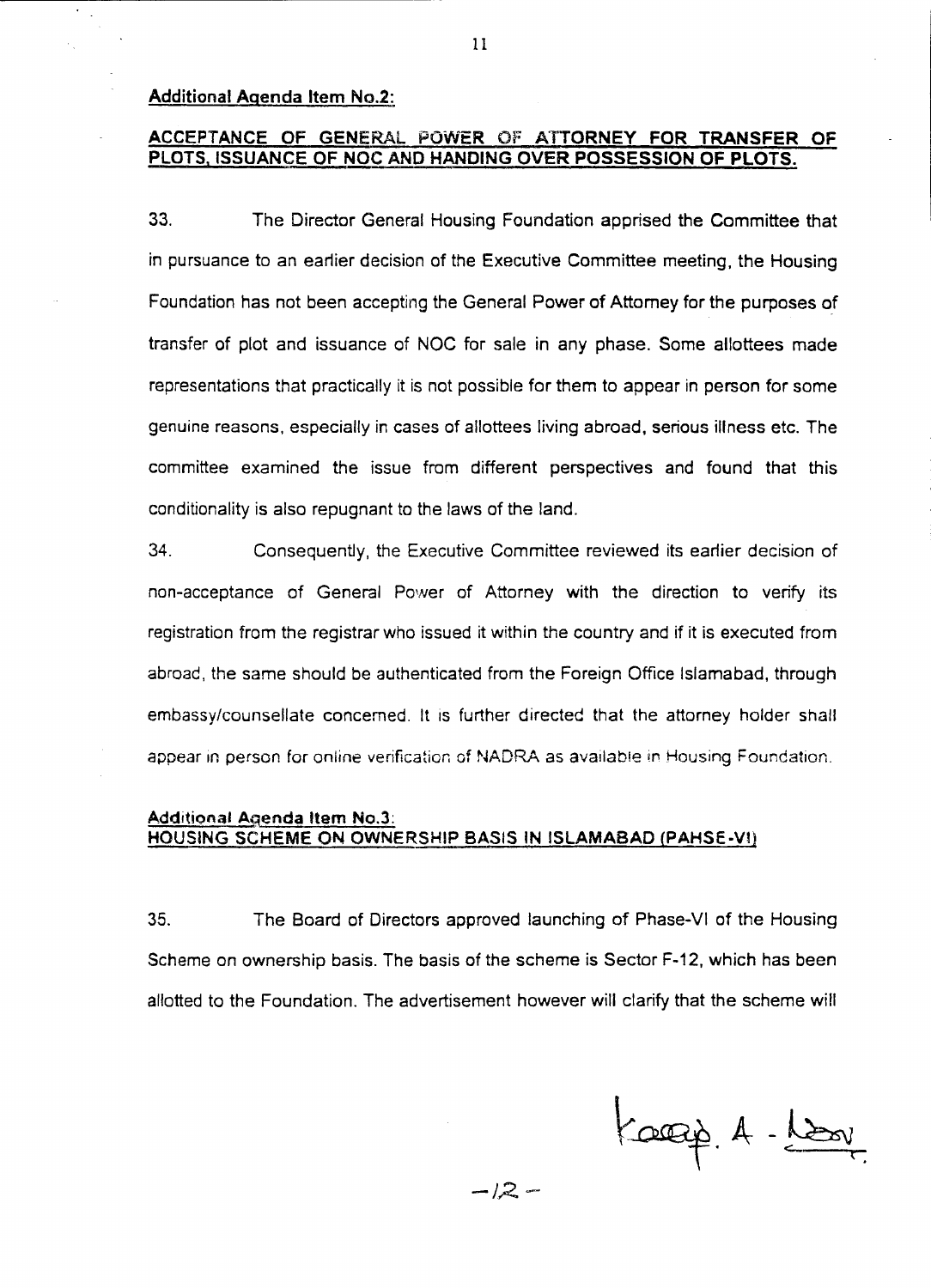be operational only after availability of suitable site. It was further directed that subcommittee constituted for purchase of land from private sector in the 100<sup>th</sup> meeting of the Executive Committee held on 26.06.2008. would be re-constituted with Joint Secretary(Works) as its Chairman. The terms of reference of the committee would remain the same. The chair desired that sub-committee should co-opt a member from the revenue authorities at Lahore & Karachi for purchase of land of those stations. It was further desired by the chair that sub-committee should submit its recommendations within one month so that the case is placed for approval before Sub-Committee of the Steering Committee on Housing constituted by the Prime Minister for final approval, or any other committee approved by the Prime Minister under Prime Minister Housing programme

36. The meeting ended with a vote of thanks to and from the chair.

taap 1-lis

 $-13-$